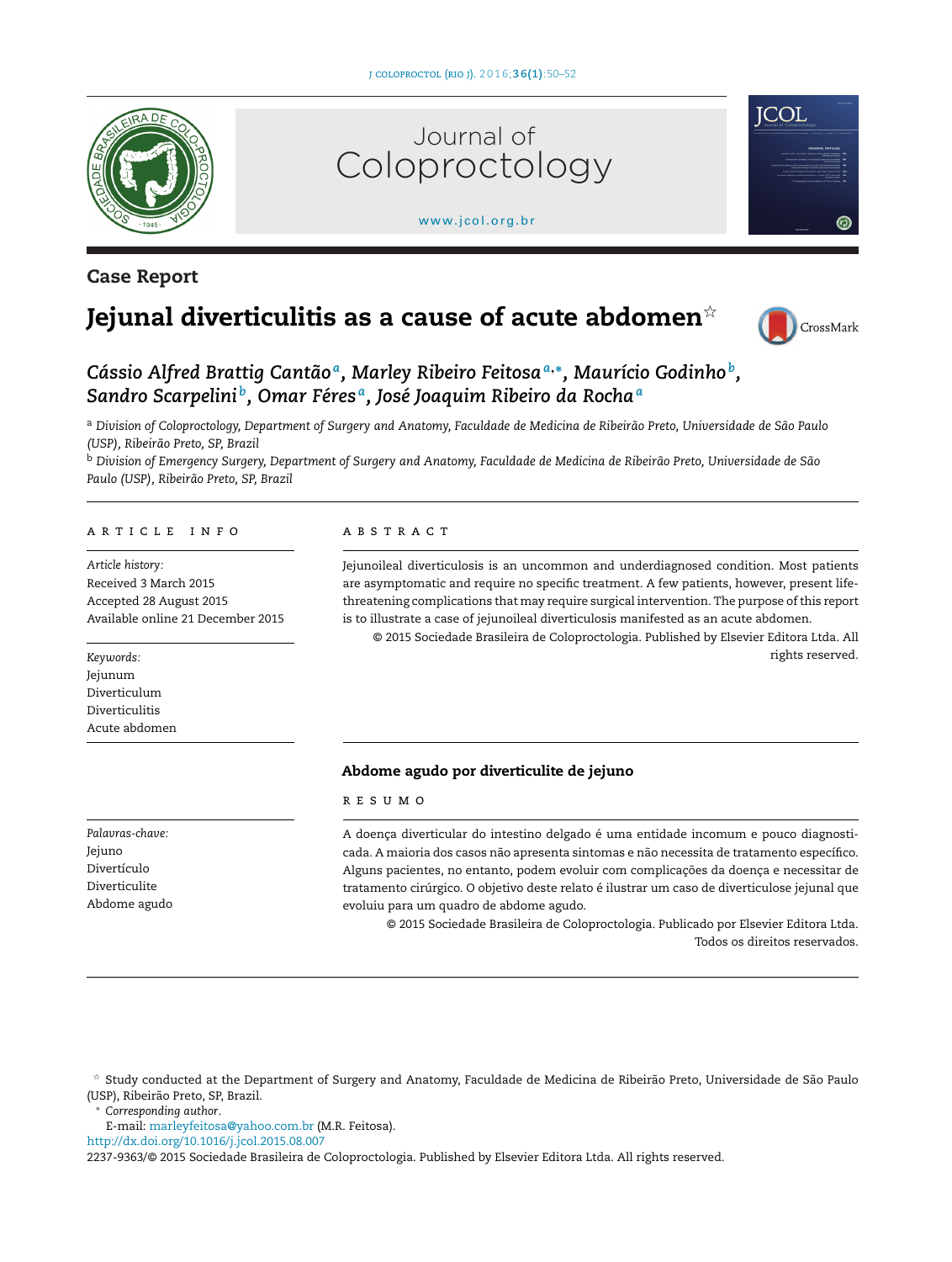#### **Introduction**

Jejunoileal diverticulosis (JID) was first described by Soemmering and Baille in  $1794<sup>1</sup>$  $1794<sup>1</sup>$  The disease is characterized by false diverticula (herniation of the mucosa and serosa through the muscular wall) and occurs at the mesenteric attachment of the gut.[2](#page-2-0) JID is an uncommon condition, affecting 0.02–4.6% of the population. $3,4$  The course is usually asymptomatic, but up to 40% of the patients may experience chronic pain or malabsorption[.5](#page-2-0) The aim of this report is to illustrate an acute complication of JID.

#### **Case report**

A 77-year-old man was admitted to the emergency department with a three-day history of a progressive abdominal pain, vomiting and fever. Physical exam revealed diffuse abdominal pain with rigidity, guarding and rebound tenderness in the right lower quadrant. The abdomen was also distended with decreased bowel sounds. The white blood cell count was normal. C-reactive protein was 19.64mg/L. Abdominal plain radiograph revealed dilated small-bowel loops with air-fluid levels. CT scanning of the abdomen evidenced agglomerated jejunal loops with wall thickening in the iliac fossa (Fig. 1).

The patient underwent a therapeutic laparotomy that identified diverticular disease of the jejunum. The largest diverticulum measured  $5 \text{ cm} \times 4 \text{ cm}$  and was adhered to the ileum and cecum with remarkable inflammation. A 15 cm enterectomy with a manual end-to-end anastomosis was performed (Fig. 2). Histopathological study diagnosed an absceding diverticulitis in the surgical specimen. The patient made a full recovery and was discharged on the fourth day after the surgery.

## **Discussion**

Most patients with JID are asymptomatic. Forty percent, however, experience non-specific symptoms such as vague



**Fig. 2 – Resected segment of jejunum evidencing a large diverticulum with marked inflammation.**

abdominal pain, nausea and occasional vomiting caused by an intestinal dyskinesia.<sup>[6](#page-2-0)</sup> In almost 70% of the cases, multiple diverticula are found. Some diverticula may reach more than 5 cm, although size does not correlate to symptoms.<sup>5</sup> Duodenal diverticula are three times more common but jejunoileal disease is more likely to complicate. Complications, such as inflammation, bleeding and obstruction are found in 10% of the patients and are commonly misdiagnosed as appendicitis, cholecystitis, peptic ulcer or colonic diverticulitis.<sup>7</sup>

Due to its vague clinical repercussion and relatively inaccessible anatomic location, preoperative identification of JID is uncommon and challenging for clinicians and surgeons. In the context of complicated disease, usually manifested as an acute abdomen, the surgeon must be aware of this possibility to avoid misdiagnosis and treatment delay. Plain radiographs, ultrasound and CT scans of the abdomen may be useful to help the diagnosis of JID complicated with inflammation/perforation or obstruction.<sup>8-10</sup> Endoscopy, gastrointestinal bleeding scintigraphy and arteriography may be



Fig. 1 - Computed tomography of the abdomen evidencing an agglomeration of small bowel loops (white arrows) with **upstream dilation (red arrows).**